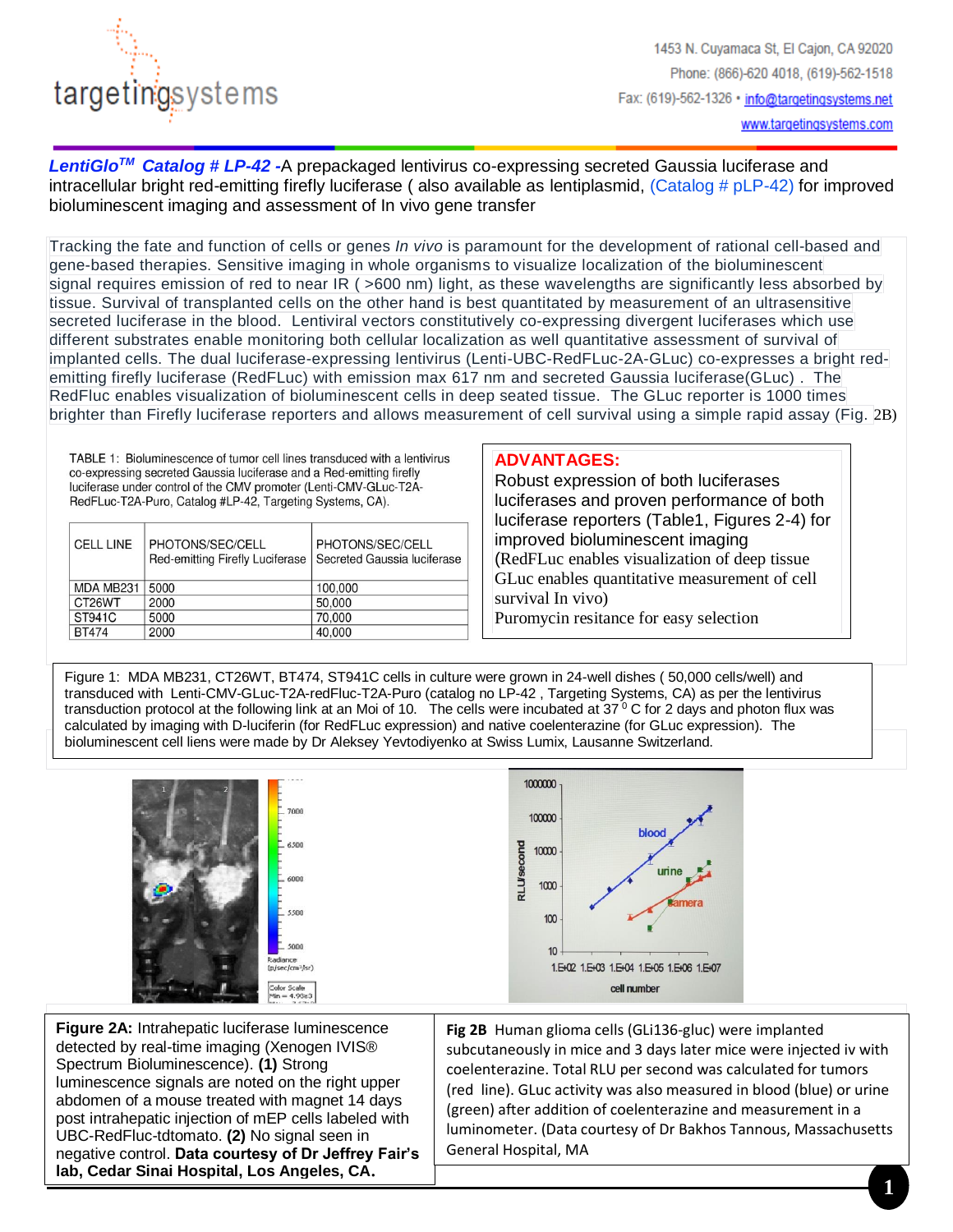

**PANEL A** 

## Efficient reporter for assessing efficacy of gene transfer



**PANEL B** 



Figure 3: Bioluminescent imaging of secreted Gaussia luciferase expression in transduced mice by injecting coelenterazine at day 2 and 16 after intramuscular injection of 20 ug pLenti-UBC-GLuc-T2A-redFLuc lentiplasmid DNA (in 20 ul water) complexed with 10 ul of InVivo-Targefect, incubated atRT for 30 mins and then injected intra-muscularly into the mouse calf muscle. The expression vector used in these studies was a lentiplasmid co-expressing two different luciferase reporters. Intracellular red-emitting firefly luciferase and secreted Gaussia luciferase.

Panel A: Bioluminescent imaging of GLuc expression (whole body imaging) at days 2 and 16 following intramuscular gene transfer Panel B: Photon Flux for BLI results of mice shown in Panel A (bioluminescent imaging of GLuc expression (whole body imaging) at days 2 and 16 following intramuscular gene transfer )

#### **PANEL A**

**PANEL B** 



Figure 7: Bioluminescent imaging of Firefly luciferase expression in transduced mice by injecting luciferin at day 2 and 16 after intramuscular injection: 20 ug pLenti-UBC-GLuc-T2A-redFLuc lentiplasmid DNA (in 20 ul water) complexed with 10 ul of InVivo-Targefect, incubated atRT for 30 mins and then injected intra-muscularly into the mouse calf muscle. The expression vector used in these studies was a lentiplasmid co-expressing two different luciferase reporters. Intracellular redemitting firefly luciferase and secreted Gaussia luciferase. Panel A: Bioluminescent imaging of FLuc expression ( imaging of mouse leg) at days 2 and 16 following intramuscular gene transfer . Panrl B: Photon Flux for BLI results of mice shown in Panel A (bioluminescent imaging of FLuc expression (imaging of mouse leg) at days 2 and 16 following intramuscular gene transfer )